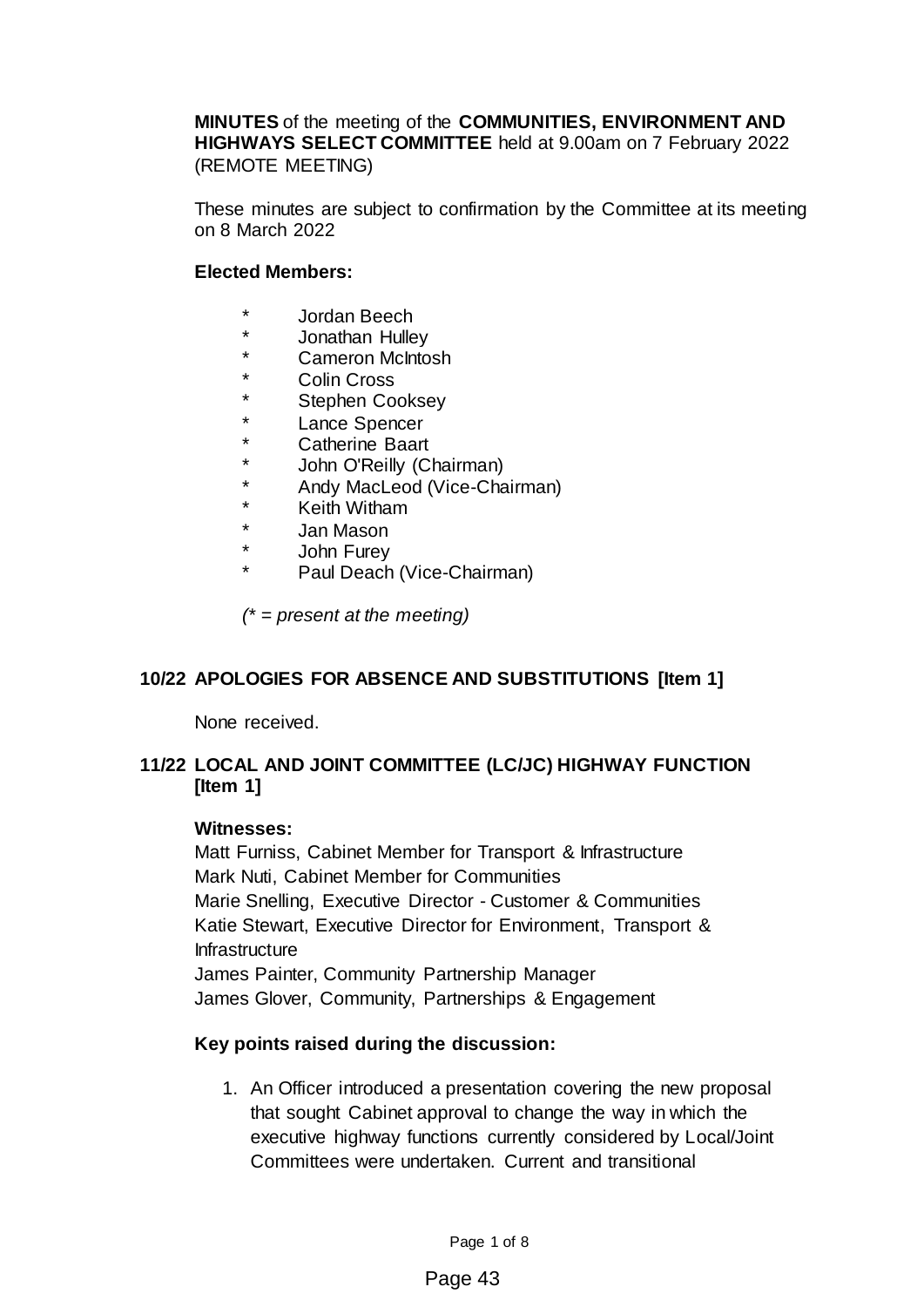arrangements in addition to funding and allocation summaries for 2022/2023 and 2023/24 were summarised to clarify queries raised by Members previously.

- 2. The Chairman noted the Community Network Approach (CNA) had not yet been developed but was mentioned several times in the report and suggested that the CNA be disregarded at this stage and reconsidered when there were more details available. The Cabinet Member for Transport and Infrastructure said there would be no objections to this recommendation if it enabled clearer consideration of the executive highways function.
- 3. A Member asked if the £50,000 capital referred to in the report was an increase. The Cabinet Member for Transport and Infrastructure noted that the current amount was £23,000 of capital and £7,500.00 of revenue and the proposal was to increase that to £50,000 of capital with an additional £7,500 of revenue, totalling £57,000.
- 4. A Member was concerned at the formula to split the transitional year amount of £2.95 million. Originally, budgets were divided by 81 Members and then multiplied by the number of county councillors per borough, resulting in larger boroughs receiving a larger proportion. The proposal reverts to an 11-way split which was disproportionately unfair to larger boroughs. The Cabinet Member for Transport and Infrastructure said that the proposal for the transitional year had been generous. Every district and borough would be given the same amount to give them the opportunity of delivering as many top priorities within this financial year, as possible. The same methodology from the previous year could be implemented, however it was worth noting that whilst larger area such as Elmbridge, Guildford, Reigate and Banstead and Waverley would benefit, other areas would lose out.
- 5. A Member queried the reasons for the recommendations of the new procedures and said it was not clear how the better outcomes noted in the report would be achieved. The Cabinet Member for Transport and Infrastructure said that the proposal was an extension of the Select Committee's current remit. Currently results of spending and funding decisions were reported back to the local committee annually which would continue but instead to the Select Committee. Minor elements would be built faster with Members working in their local communities delivering more efficiently without the need to wait for annual or quarterly Committee cycles.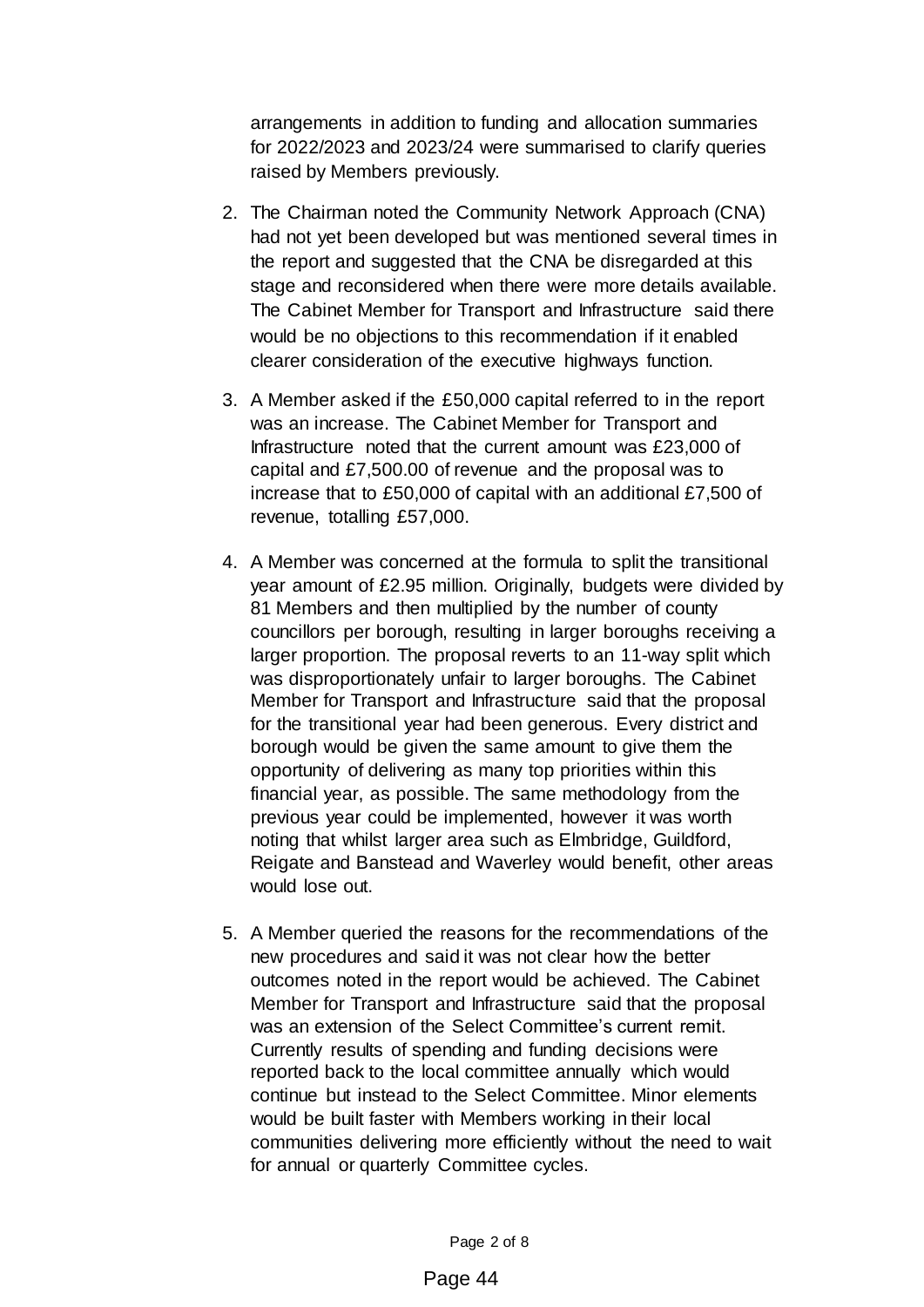- 6. A Member asked how the current process which supported transparency and local involvement could be replicated. The Cabinet Member for Transport and Infrastructure confirmed that the highways engagement team would offer support with appropriate expertise and would attend local meetings.
- 7. A Member queried why a process that worked well was being recommended for change. Any previous non delivery of recommendations put forward had been due to a lack of resources and the paper did not note an increase in the resources available. The Cabinet Member for Transport and Infrastructure explained that joint and local committees had not quite delivered what was hoped for, with most of their work undertaken now related to highways. Highways matters were the responsibility of County Councillors and as such, decisions should be made by the County Council. It was vital to empower the county councillors to make decisions for which they had been democratically elected to undertake.
- 8. A Member, in reference to a comment from Officers regarding petitions, asked which alternative established channels could petitions be brought through. The current process requires petitions to go to joint and local committees to be debated, how would this be undertaken going forward. An Officer said that there was an established petition scheme operated by Surrey County Council and the content of the petition would determine where a petition matter was directed.
- 9. A Member was concerned at the potential lack of instant feedback and local knowledge when current maintenance engineers were replaced with newly appointed interface personnel. An Officer explained that it would remain the role of majors engineers to meet Members on site to discuss issues. The newly appointed engagement officers would work closely with County Councillors to provide guidance and direction.
- 10.An Officer summarised that there had been an increase to core resources for schemes proposed including increased traffic engineers and a design team to progress any ideas put forward. A Member was concerned that changing the process for traffic maintenance would result in having to go through less experienced colleagues and suspected that matters would not go back to the local or joint committee for engagement due to the method of petitioning. The Cabinet Member for Transport and Infrastructure reiterated that more resources had been implemented allowing direct and specific contact to traffic or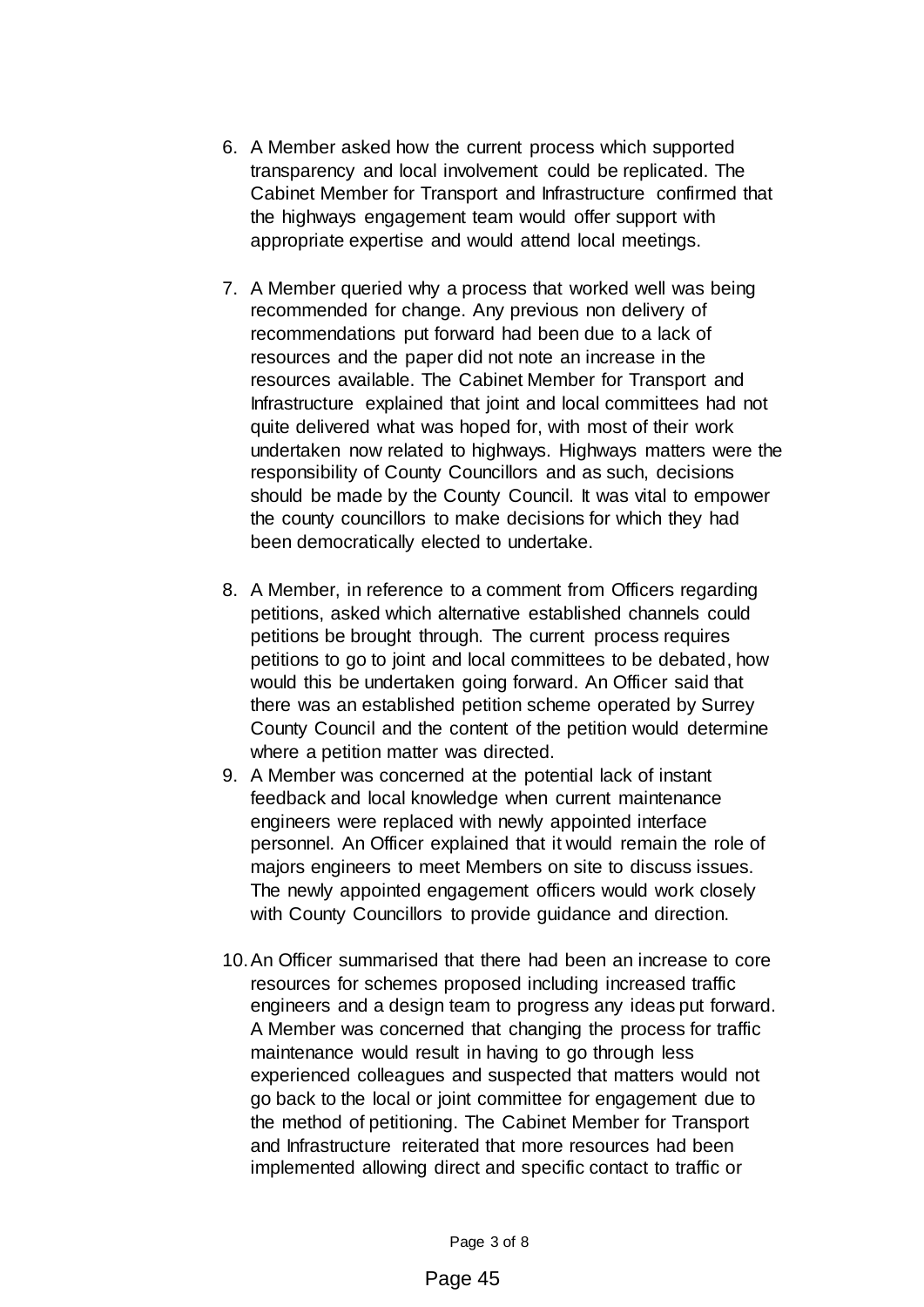highways engineers. The newly appointed engagement team included experienced and knowledgeable staff and was headed by a former area hiring manager.

- 11.An Officer said the data concerning the local engagement by local and highways committee showed a low level of engagement resulting in work behind the scenes to enable community conversation to increase engagement with the public.
- 12.A Member asked how the backlog of the Integrated Transport Scheme (ITS) would be addressed. The Cabinet Member for Transport and Infrastructure explained that transitional arrangements would deliver items prioritised for the next financial year. From 23 April 2022 items would be judged by the new criteria, allowing each county councillor to put forward their prioritised major schemes providing a further opportunity to review items on the backlog.
- 13.The Cabinet Member for Highways and Infrastructure reiterated to Members concerned about resources, that to this point, areas were nominated using the £23,000 capital, with delivery this financial year. Members may be asked to make decisions earlier so that works could be planned appropriately but there are sufficient resources to deliver all schemes that had been put forward.
- 14.A Member asked if part of their allocation could be spent on speed surveys. The Cabinet Member for Transport and Infrastructure confirmed this was possible.
- 15. A Member appreciated the concept of CNA but said it required further development and testing. He asked what tools would be available to Members to support engagement. An Officer said that the aim of the new approach would be to ensure Members were clear about the process and what was on offer to them in terms of tools, techniques and direction.
- 16. A Member asked how residents without access to technology would be included in engagement. An Officer summarised the intention to open varied lines of communication between County Council partners and communities and confirmed that new engagement platforms were being considered in addition to utilising current assets differently, such as libraries and voluntary organisation premises. A Member suggested the use of multichannel communications, including the more effective use of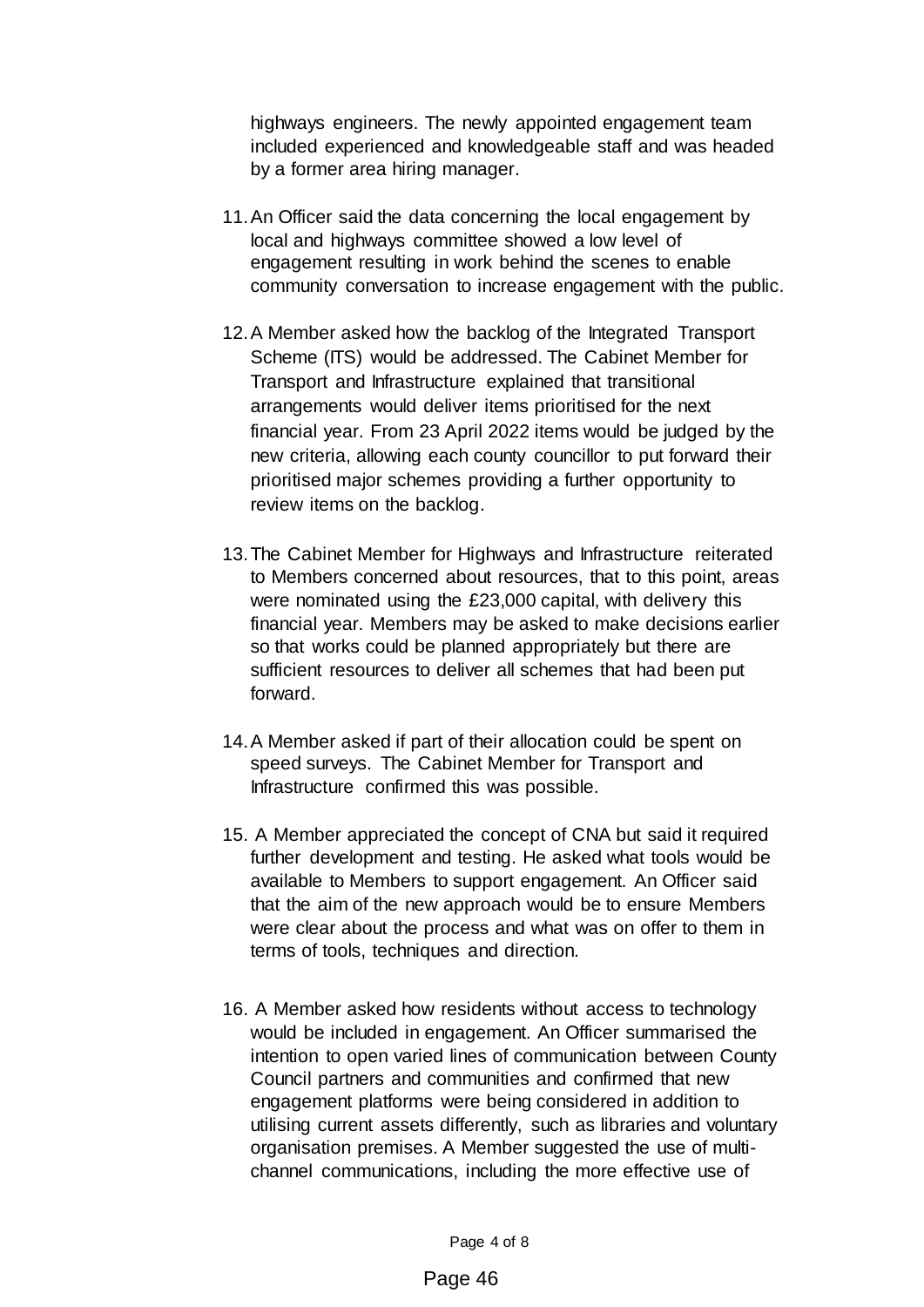council tax letters as a way of encouraging residents to subscribe by email. Districts and boroughs resources could also be better coordinated and utilised.

- 17.A Member asked if there were plans to ensure better decision making and scrutiny on a strategic level in terms of highways schemes within local areas. The Cabinet Member for Transport and Infrastructure confirmed that there would be the opportunity for district and boroughs and county councillors to meet at least once a year to agree borough or district wide priorities or items affecting more than one or two divisional councillors.
- 18.A Member asked for clarification regarding rationale behind the threshold of the £50,000 capital allocation as most projects would cost more than this. The Cabinet Member for Transport and Infrastructure explained that the £50,000 was settled on due to budget consideration.
- 19.A Member, in reference to an Officers comment that "where an agreement cannot be reached on an individual project, it will be escalated further" asked what this would mean and how would it work in practice. The Cabinet Member for Transport and Infrastructure explained that this referenced a situation where a Member wanted to go against County Council policy with evidence and any escalation would be to the Cabinet Member. An Officer added that this option would be a last resort.
- 20.A Member noted the aim for the process to allow decisions to be made more promptly and asked if the implementation process would be quicker. The Cabinet Member for Transport and Infrastructure explained that Members would be encouraged to make suggestions and discuss with the relevant officer in good time to enable a prompt process.
- 21.A Member sought clarification with regards to working with joint divisional members. How would joint working with districts and boroughs happen if there was no longer a local committee. The Cabinet Member for Transport & Infrastructure confirmed that planned meetings with the districts and boroughs would address an improvement of the process going forward.
- 22.A Member asked for assurances that engagement officers would have a good geographical understanding of their area of responsibility. The Cabinet Member for Transport and Infrastructure confirmed this would be the case.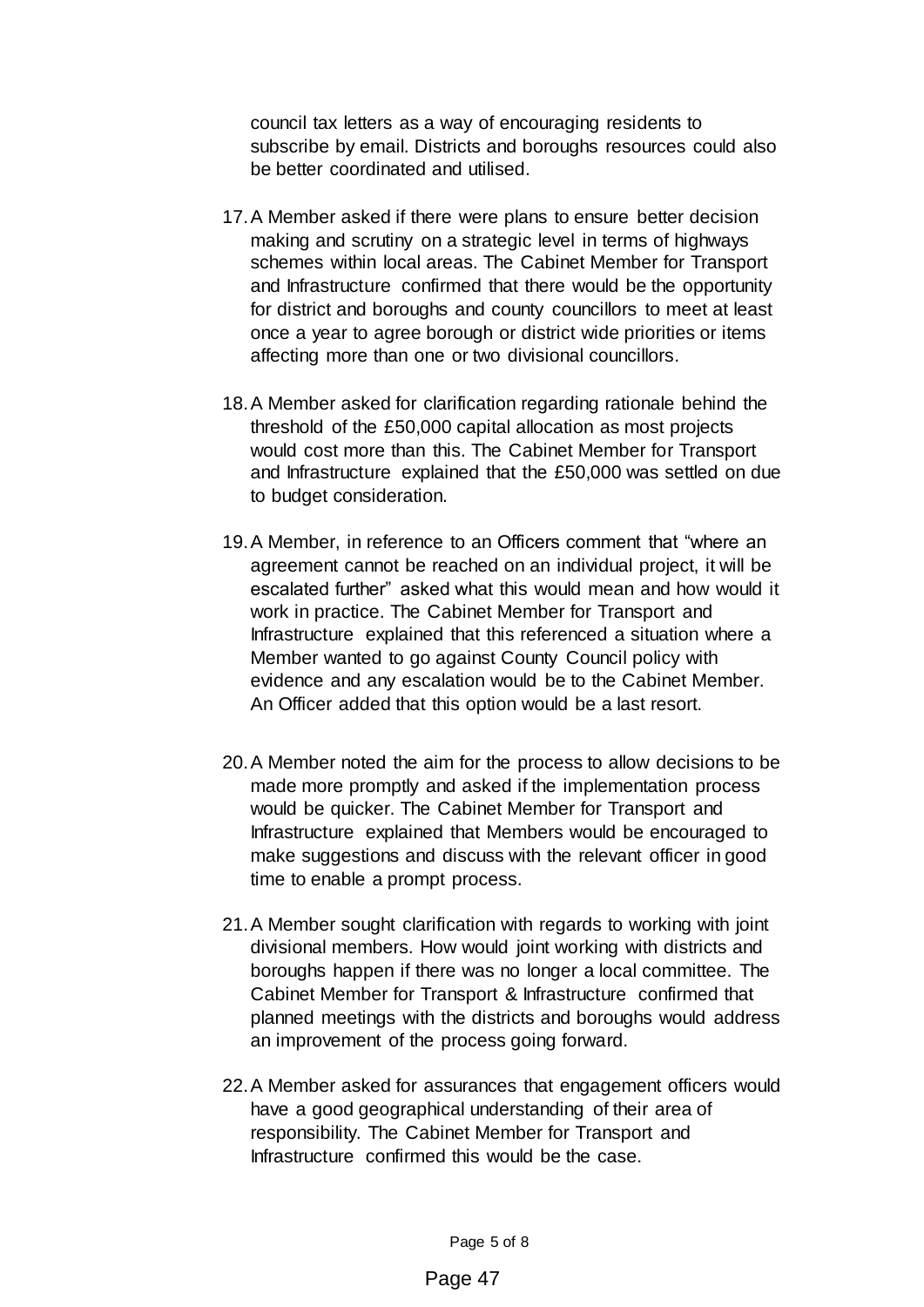- 23.A Member was concerned that in dealing with ITS schemes through central funding decision, some areas would miss out. The Cabinet Member for Transport and Infrastructure explained that currently, not every area received funding every year. The Committee was being asked to support the development of the criteria to improve on the current priority-based system.
- 24.The Chairman noted that the forum of a local committee would be powerless to assist residents. The Cabinet Member for Transport and Infrastructure reiterated that if the public wanted to submit petitions on highways matters, they would still go through the County Council's existing petition scheme. The petition would not be heard at the local and joint committee but be directed to the relevant areas. The Chairman pressed, notwithstanding the powers of the joint committees over highways, would a resident be able to present a petition to a local or joint committee on a highways matter. The Cabinet Member for Transport and Infrastructure confirmed they would not and that the proposal offered other forums for that petition to be heard by the divisional councillor upwards.
- 25.Moving towards conclusion, the Chairman noted that there were differing opinions on the proposed recommendations in the draft Cabinet report and proposed a vote to agree the Select Committee's own recommendations.
- 26.The Chairman, in moving towards the Select Committee's recommendations asked Members to vote whether they supported or opposed the recommendations contained in the draft Cabinet report. Six Members voted for the recommendation in the draft Cabinet report and four Members voted against, with one abstention. Paul Deach, John Furey, Jonathon Hulley, Cameron McIntosh, John O'Reilly, Keith Witham voted for whereas Stephen Cooksey, Colin Cross, Andy Macleod and Lance Spencer voted against. Catherine Baart abstained.
- 27.The Chairman proposed a further vote to determine whether to include an additional recommendation point suggested by a Member regarding the distribution of Integrated Transport Scheme (ITS) funds. This recommendation was carried with six votes to two and three abstentions. Catherine Baart, Paul Deach, Jonathon Hulley, Cameron McIntosh, John O'Reilly and Keith Witham voted to include the recommendation. Stephen Cooksey and Lance Spencer voted against. Colin Cross, John Furey and Andy Macleod abstained.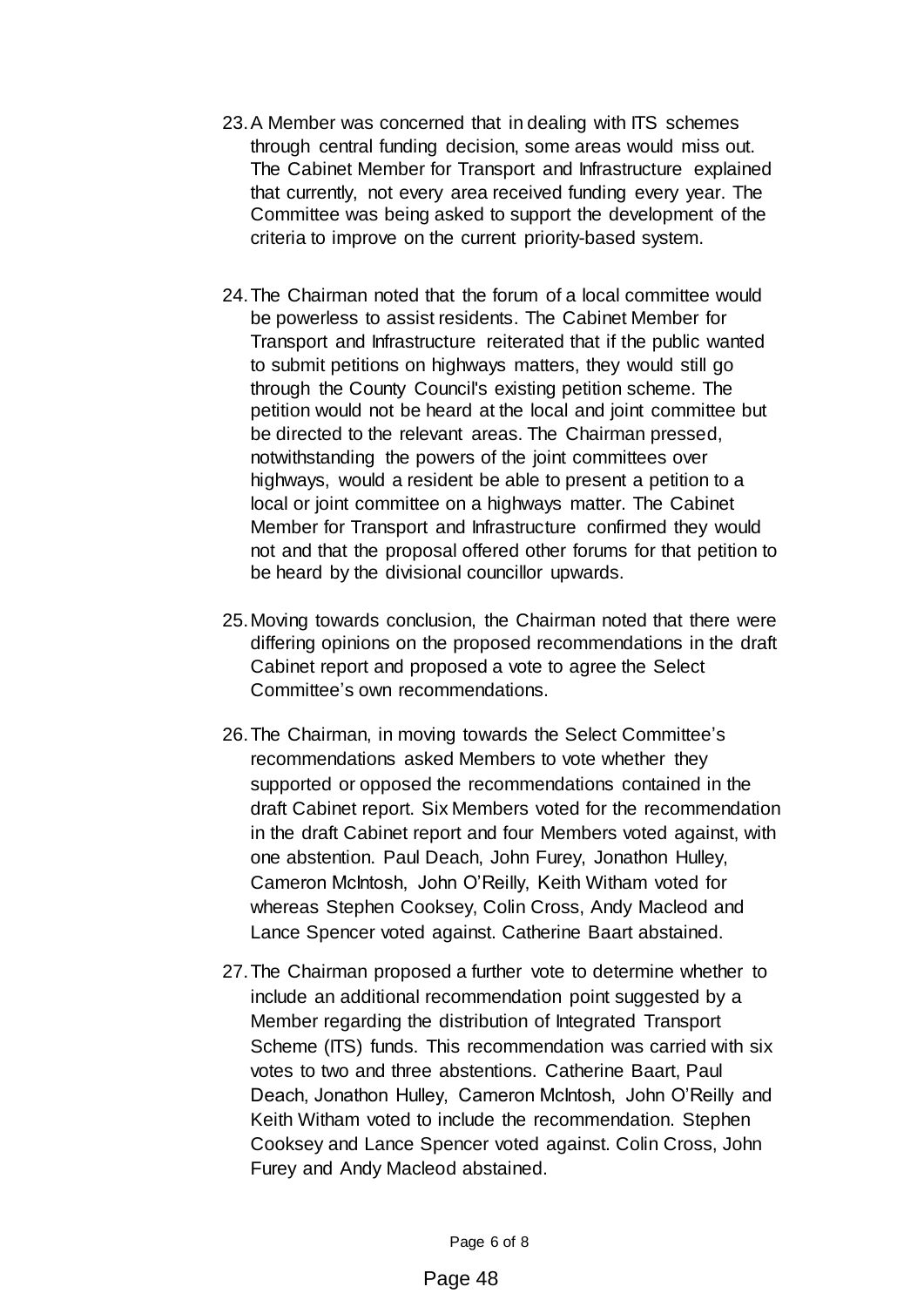## **Resolved:**

The Select Committee, in principle, support the recommendations in the draft Cabinet report titled 'Local and Joint Committee (LC/JC) Highway Function' subject to the following areas being addressed:

- i. All references to Community Network Approach (CNA) in the Cabinet report be removed. [Any future CNA proposal needs to be fully developed first with a draft provided to Members for their comments and feedback].
- ii. County wide Integrated Transport Scheme (ITS) funding is apportioned using the same methodology used previously which is a top slice of £100,000 to districts and boroughs and then the remaining amount splits between the 81 members, for the transition year only.
- iii. An information sheet about how the Community Infrastructure Levy (CIL) aspect will be incorporated under the new arrangement be circulated to assist Members, or a detailed report is brought to the Select Committee.
- iv. Asks residents continuing to have the right to present petitions and questions to Joint Committees/Local Committees on highways matters during the transition period even if the other components (Members' allocations, parking reviews, etc.) are taken out of their jurisdiction.
- v. Any new proposal must be accessible to all especially those with no digital/internet access.

# **12/22 SURREYELECTRIC VEHICLE (EV) PUBLIC CHARGEPOINTS FURTHER INFORAMTION [Item 2]**

### **Witnesses:**

Matt Furniss, Cabinet Member for Transport & Infrastructure Katie Stewart, Executive Director for Environment, Transport & Infrastructure Jonathon James, Electric Vehicle Project Manager Lee Parker, Director of Infrastructure, Planning & Major Projects

### **Key points raised during the discussion:**

1. The Chairman summarised that the concerns of Committee Members regarding the lack of detail in the previous report had